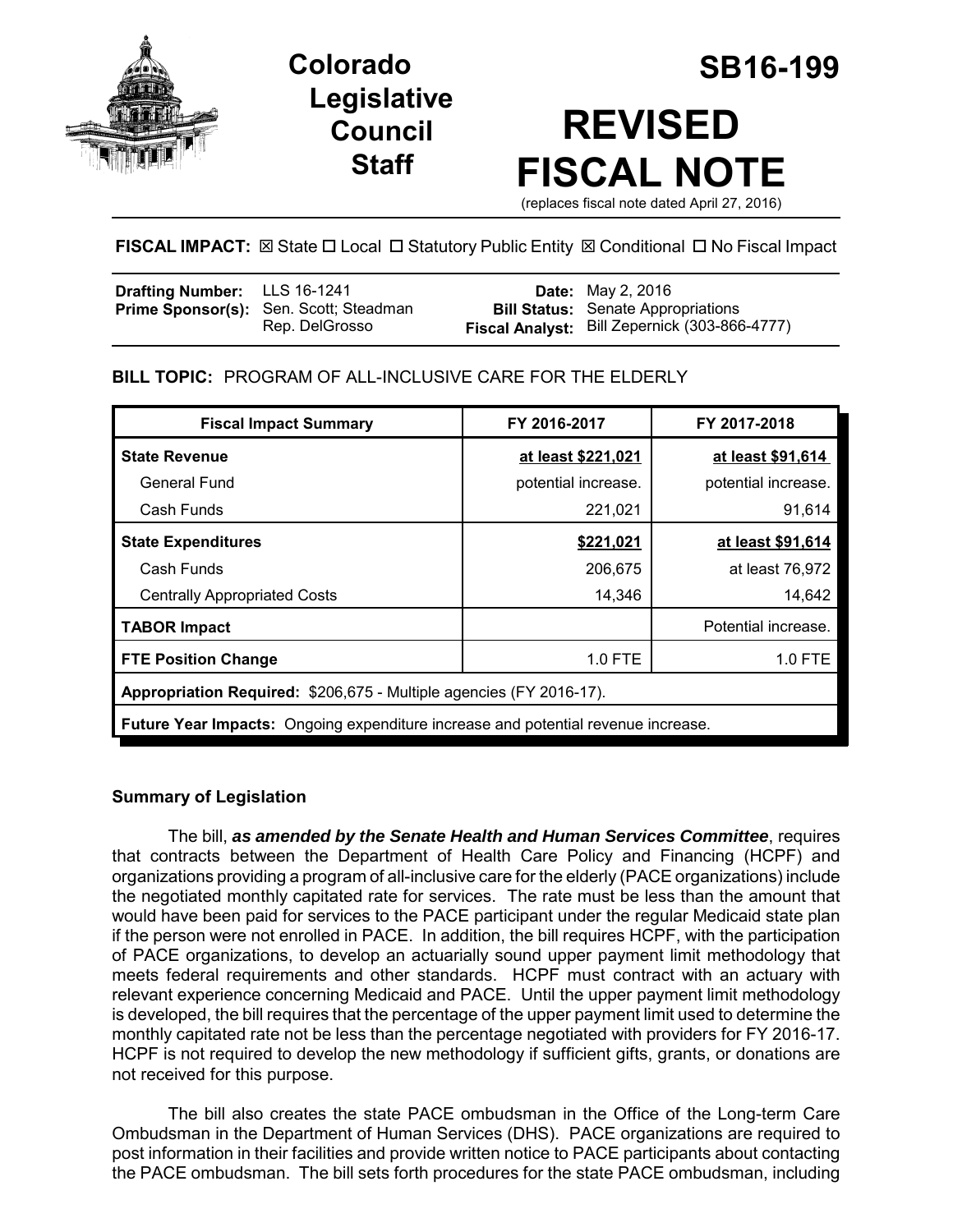May 2, 2016

duties, access to PACE organization records, and penalties for retaliating against PACE participants or employees who communicate or share information with the state PACE ombudsman. For FY 2016-17 through FY 2020-21, the state PACE ombudsman will not operate if sufficient gifts, grants, and donations are not received to cover the costs of the ombudsman. The PACE Ombudsman Fund is created in the DHS to receive these gifts, grants, and donations. Lastly, the bill establishes a stakeholder group to develop legislation for introduction at the 2017 legislative session concerning the creation of a system of local PACE ombudsmen to work in conjunction with the state PACE ombudsman.

#### **Background**

PACE provides comprehensive long-term services and supports as an alternative to nursing facility care. The program is available to persons age 55 or older who are enrolled in Medicare or Medicaid and deemed eligible for nursing facility care by a Single Entry Point (SEP) agency. Clients must live within a PACE provider service area and be able, with supportive services, to live in the community safely. Services are typically offered in an adult health center and supplemented with in-home and referral services. Health and service benefits include: primary and hospital care, prescription drugs, emergency services, physical therapy, home care, meals, dentistry, nutritional counseling, social services, and transportation, among others. Once enrolled, if a client requires nursing facility care, the PACE program will also pay for these costs.

Senate Bill 15-137 expanded the type of entities that may operate a PACE program to include private, for-profit organizations and specified a review process by the Attorney General to oversee the conversion of nonprofit organizations into for-profit entities. Following passage of SB 15-137, one PACE provider, InnovAge, converted to for-profit status. As a condition of this conversion, approximately \$200 million, based on the charitable benefit to the community from the nonproft organization, was set aside in a foundation to continue to fund work associated with the original objectives of the nonprofit organization. In addition, the Attorney General specified that InnovAge establish an ombudsman for its program. InnovAge serves about 80 percent of the 2,800 participants in PACE statewide.

Capitated payments are per-person payments that cover all costs of care over a certain time period. An upper payment limit is the maximum amount of payment under Medicaid that is eligible for federal matching fund for a specific type of provider.

#### **State Revenue**

The bill increases state revenue by cash fund revenue to the DHS and HCPF by \$221,021 in FY 2016-17 and to the DHS by \$91,641 in FY 2017-18. It is assumed that this revenue will come from donations from the foundation formed through the InnovAge for-profit conversion and be used to pay for the actuarial costs in HCPF and the PACE ombudsman in DHS described in the State Expenditures section below. This revenue is exempt from TABOR.

In addition, a minimal amount of General Fund revenue may be generated from civil penalties on persons or organizations found by the DHS to have retaliated against a PACE participant or employee who cooperates with the PACE ombudsman. This offense may result in a civil penalty of up to \$5,000 per violation. The fiscal note assumes such instances will be rare and that less than \$5,000 per year in revenue will be generated per year beginning in FY 2016-17. **TABOR Impact**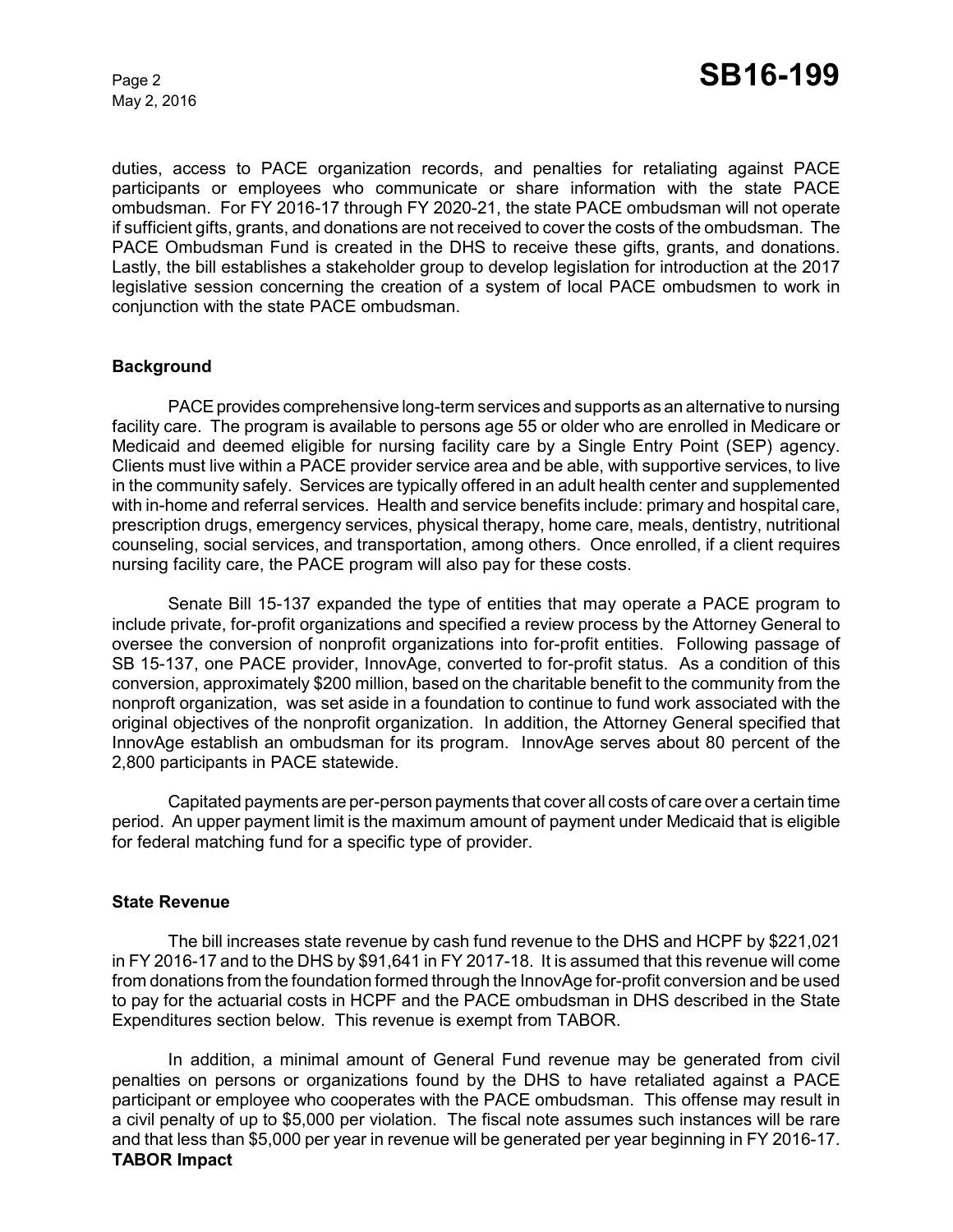May 2, 2016

This bill may increase state General Fund revenue from fines, which may increase the amount of money required to be refunded under TABOR in FY 2017-18. TABOR refunds are paid out of the General Fund. Since the bill increases both revenue to the General Fund and the refund obligation by equal amounts, there is no net impact on the amount of money available in the General Fund for the budget in FY 2017-18. However, the bill will increase money available for the General Fund budget in the future during years the state does not collect money above the TABOR limit. TABOR refund obligations are not expected for FY 2016-17.

#### **State Expenditures**

The bill increases state expenditures by **\$221,021 and 1.0 FTE in FY 2016-17 and at least \$91,614 and 1.0 FTE in FY 2017-18** and future years. These costs in HCPF and DHS are summarized in Table 1 and discussed below. The fiscal note assumes all work and costs associated with this bill will begin on July 1, 2016.

*Department of Health Care Policy and Financing.* Conditional upon receipt of sufficient gifts, grants, and donations, HCPF will be required to employ an actuarial contractor to assist in the development of the upper payment limit methodology for payments to PACE services. Assuming an hourly rate of \$250 per hour and 500 hours of contractor time, actuarial services are estimated to cost \$125,000 in FY 2016-17 only. These costs are paid using gifts, grants, and donations to the Department of Health Care Policy and Financing Cash Fund. It is assumed expenditure of these gifts, grants, and donations does not qualify for federal matching funds through Medicaid. HCPF will also have increased workload to develop the new methodology and incorporate the capitated rate into contracts with PACE organizations. No new appropriations are required for this work.

Depending on the rate methodology developed by HCPF, costs for PACE services could increase. At this time, it is unknown how the rate methodology will impact costs. In addition, the temporary rate methodology in use while the new method is being developed could result in higher costs in FY 2017-18 compared with current law. By requiring the percentage of the upper payment limit to be at least equal to the amount negotiated in FY 2016-17, costs could increase if the upper payment limit for FY 2017-18 rises. It is assumed HCPF will request additional funding through the annual budget process if PACE costs are expected to increase under the temporary or new rate methodologies.

*Department of Human Services.* Conditional upon receipt of sufficient gifts, grants, and donations, the bill increases cash fund expenditures in the DHS by \$96,021 and 1.0 FTE in FY 2016-17 and \$91,614 and 1.0 FTE in FY 2017-18 and future years. These costs are for an additional staff person to serve as the PACE ombudsman. Travel costs of \$2,700 per year are assumed to conduct site visits to PACE organizations outside the Denver metro area. These costs are paid from the newly created PACE Ombudsman Fund.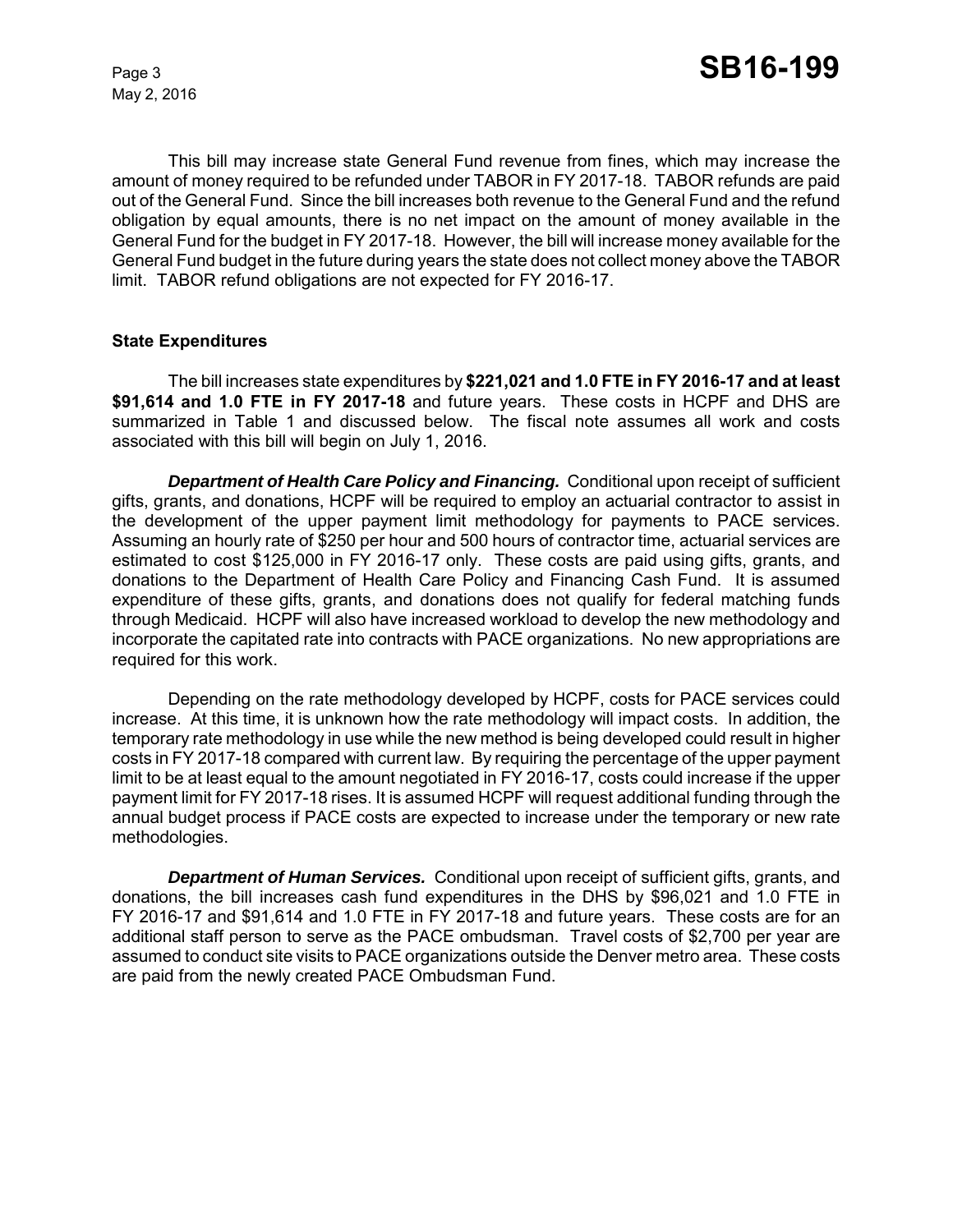| Table 1. Expenditures Under SB 16-199                 |            |            |  |  |  |  |
|-------------------------------------------------------|------------|------------|--|--|--|--|
| <b>Cost Components</b>                                | FY 2016-17 | FY 2017-18 |  |  |  |  |
| <b>Department of Health Care Policy and Financing</b> | \$125,000  |            |  |  |  |  |
| <b>Actuarial Contractor</b>                           | 125,000    |            |  |  |  |  |
| <b>Department of Human Services</b>                   | \$96,021   | \$91,614   |  |  |  |  |
| <b>Personal Services</b>                              | 73,322     | 73,322     |  |  |  |  |
| <b>FTE</b>                                            | $1.0$ FTE  | 1.0 FTE    |  |  |  |  |
| <b>Operating Expenses and Capital Outlay Costs</b>    | 5,653      | 950        |  |  |  |  |
| Travel                                                | 2,700      | 2,700      |  |  |  |  |
| Centrally Appropriated Costs*                         | 14,346     | 14,642     |  |  |  |  |
| <b>TOTAL</b>                                          | \$221,021  | \$91,614   |  |  |  |  |

 *\* Centrally appropriated costs are not included in the bill's appropriation.*

*Centrally appropriated costs.* Pursuant to a Joint Budget Committee policy, certain costs associated with this bill are addressed through the annual budget process and centrally appropriated in the Long Bill or supplemental appropriations bills, rather than in this bill. The centrally appropriated costs subject to this policy are estimated in the fiscal note for informational purposes and summarized in Table 2.

| Table 2. Centrally Appropriated Costs Under SB 16-199                |            |            |  |  |  |
|----------------------------------------------------------------------|------------|------------|--|--|--|
| <b>Cost Components</b>                                               | FY 2016-17 | FY 2017-18 |  |  |  |
| Employee Insurance (Health, Life, Dental, and Short-term Disability) | \$8,072    | \$8,072    |  |  |  |
| Supplemental Employee Retirement Payments                            | 6.274      | 6,570      |  |  |  |
| <b>TOTAL</b>                                                         | \$14,346   | \$14,642   |  |  |  |

# **Effective Date**

The bill takes effect upon signature of the Governor, or upon becoming law without his signature.

#### **State Appropriations**

For FY 2016-17, the bill requires the following appropriations:

- \$125,000 to HCPF from gifts, grants, and donations in the Department of Health Care Policy and Financing Cash Fund; and
- \$81,675 to the DHS from the PACE Ombudsman Fund and an allocation of 1.0 FTE.